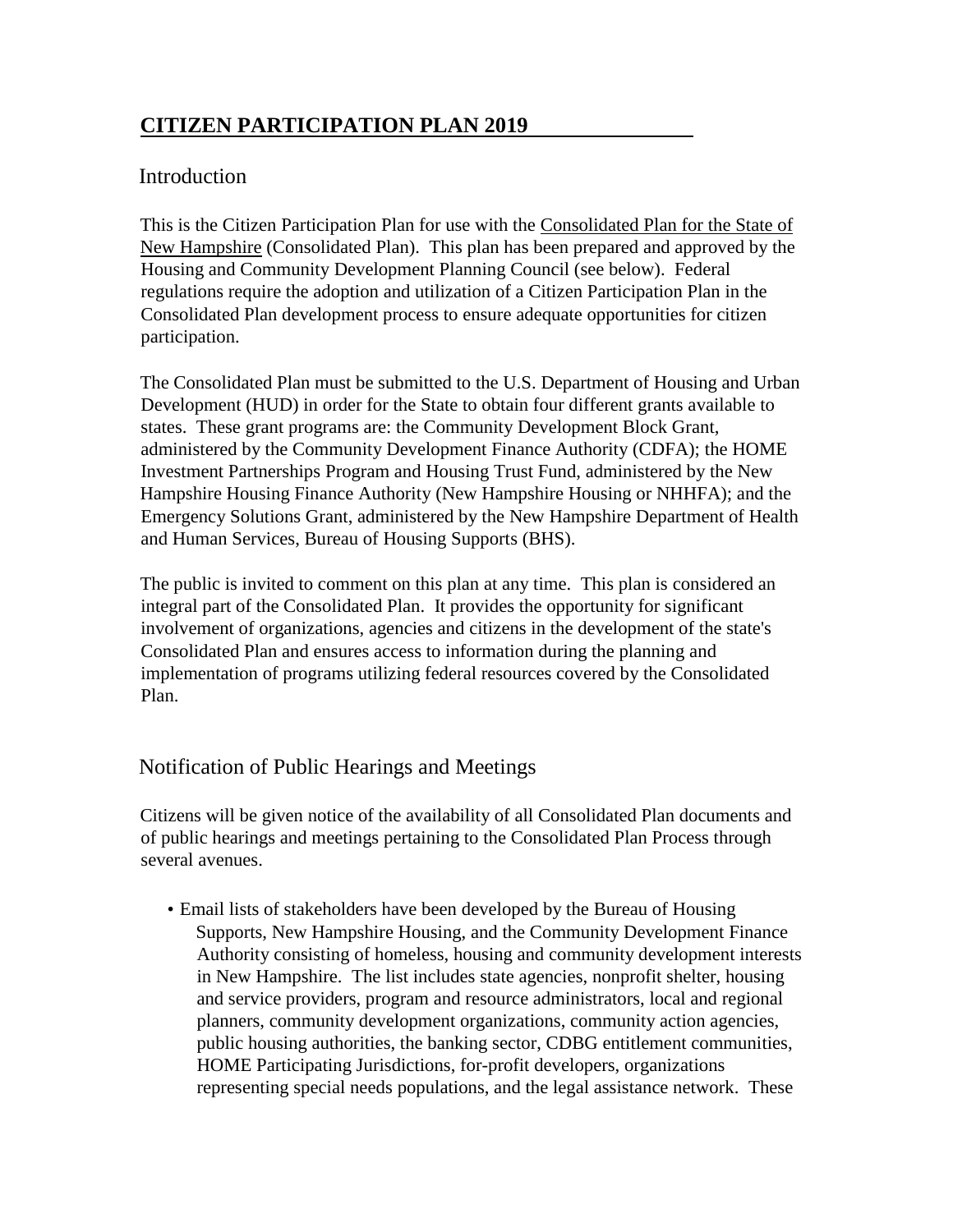groups will receive information directly via email or mail from BHS, NHHFA, or CDFA requesting that they invite their clients, beneficiaries, and other stakeholders to participate in public hearings, submit information on housing, community development and homeless needs and comment on the draft plan. Additionally, notices will be posted on the New Hampshire Housing Finance Authority internet web page at [www.nhhfa.org,](http://www.nhhfa.org/) the Community Development Finance Authority web page at [www.nhcdfa.org,](http://www.nhcdfa.org/) and the Bureau of Housing Supports web page at<https://www.dhhs.nh.gov/dcbcs/bhhs/index.htm>

- The use of social media, both to inform partners and engage the general public has begun, and is expected to develop further as staff expertise grows. Early social media use has included Twitter, Facebook, and a blog.
- Documents relating to the Consolidated Plan will be posted on the internet web site<http://www.nhhfa.org/consolidated-plan>
- In addition to emailing notices to stakeholders and potential stakeholders, information about Public Hearings, Public Comment Periods, and Draft Consolidated Plan documents will be published no less than 10 days in advance not including the date of publication and the date of the hearing for a minimum of three days in the statewide edition of the Union Leader, with additional newspapers to be utilized as is needed.
- Notices about all public hearings shall describe the time, location and purpose of the meeting and indicate a name and phone number of a hearing coordinator to whom requests for special accommodations can be made. Public Hearing notices will be emailed to all interested parties, partners and other stakeholders that are on the CDFA, NHHFA, and BHS mailing lists for Consolidated Plan information. Emailings shall occur no less than 10 days before hearing dates.

### Location and Format of Public Meetings and Hearings

• The above-listed interests and the public will be invited to attend several public meetings and hearings to provide input to the development process and to react to the draft Consolidated Plan. For the populations that are eligible for Emergency Shelter Grant funds, the State's Continuums of Care including the meetings of the "sub-continuums" operating in different regions of the state will serve as the primary means for citizen input. Early in the process of developing a new Consolidated Plan, public meetings and forums will be held throughout the state with the following objectives: to inform the public about the proposed schedule and process for development and submission of the Consolidated Plan; to solicit information about housing and community development related needs; and to gather information about current programs and program delivery processes. In addition to participating by providing verbal or written testimony at a hearing,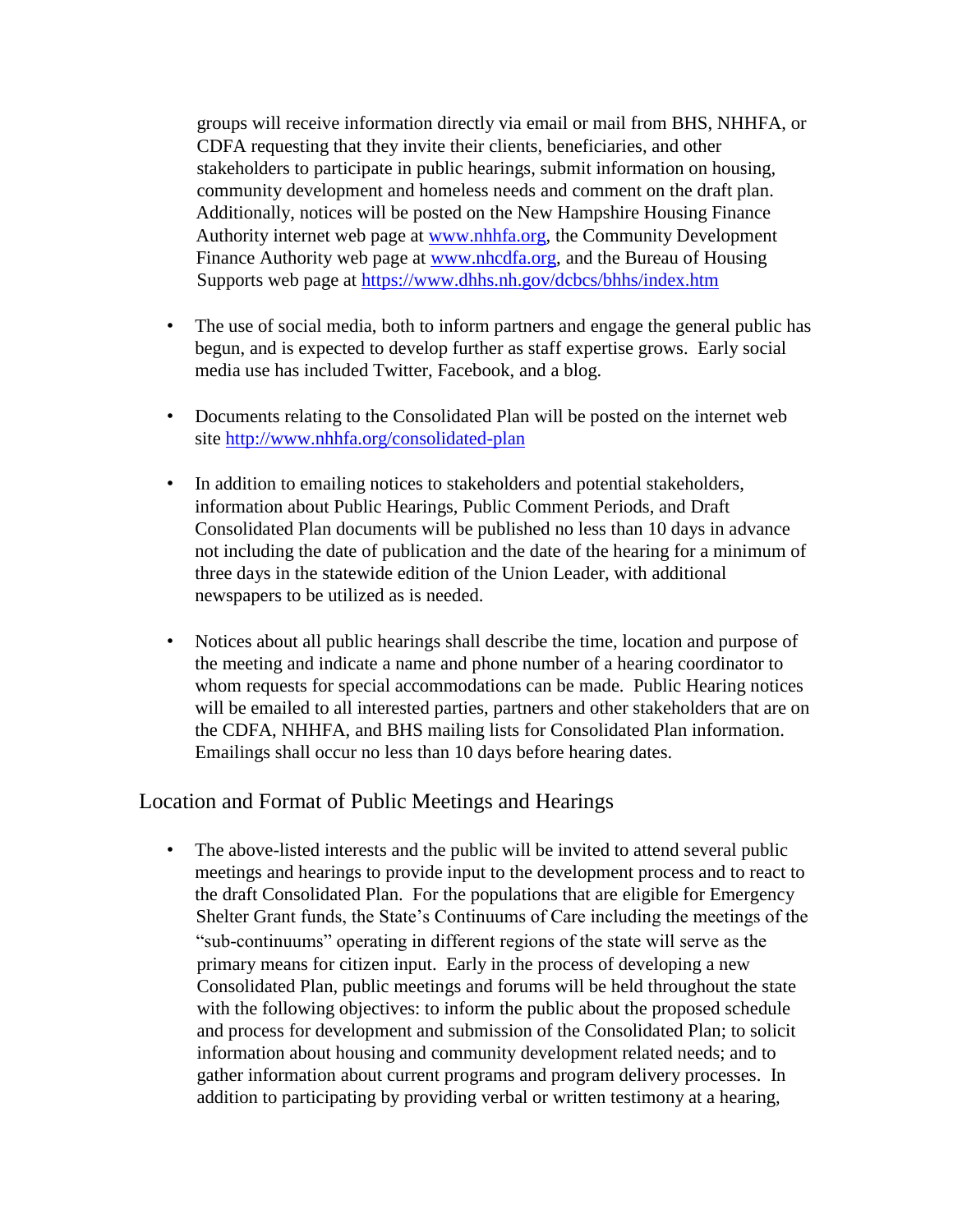citizens and interested parties will be encouraged to submit written (printed or electronic format) comments. Additional mechanisms such as online surveys and/or blogs may be used to gain additional input on the public's perceptions of priority needs that can be addressed with Consolidated Plan resources.

- Once a Consolidated Plan is drafted, a public hearing will be held during a 30 day public comment period to hear reactions from the public about the draft Plan prior to submission and publication. All public hearings will be held during afternoon hours, generally 2pm to 4pm. All public hearings will be recorded and written summaries of the comments and suggestions presented as well as staff responses will be included in the final Consolidated Plan.
- All hearing sites shall be accessible and the hearing coordinator, generally a staff person of the NHHFA, shall be responsible for accommodating the special needs of hearing participants to the greatest extent possible.
- In the event that a significant number of non-English speaking residents can be expected to attend, interpreter services will be arranged and provided.
- All meetings and public hearings will be interactive to the greatest extent possible. Typically the meetings and hearings will include presentations of data and information by the administrative agencies in order to assist in soliciting reactions and input from attendees.
- Public hearings pertaining to the establishment or modification of administrative rules governing the activities of a state agency will be conducted in accordance with applicable state law and rules.

## Availability of Documents and Access to Records

- To the greatest extent possible any citizen will be provided with any information they request pertaining to the Consolidated Plan process within 15 days.
- Notice of the availability of the draft version of a Consolidated Plan, Action Plan, performance reports or substantial amendment(s) and related documents will be mailed or emailed to key nonprofit and community groups. Notice of availability of these documents and generally the documents themselves will be available on the internet at.
- Minutes to hearings will be prepared and made available to the public. Input provided in writing or at the meetings and hearings will be reviewed and considered in the drafting of a final Consolidated Plan.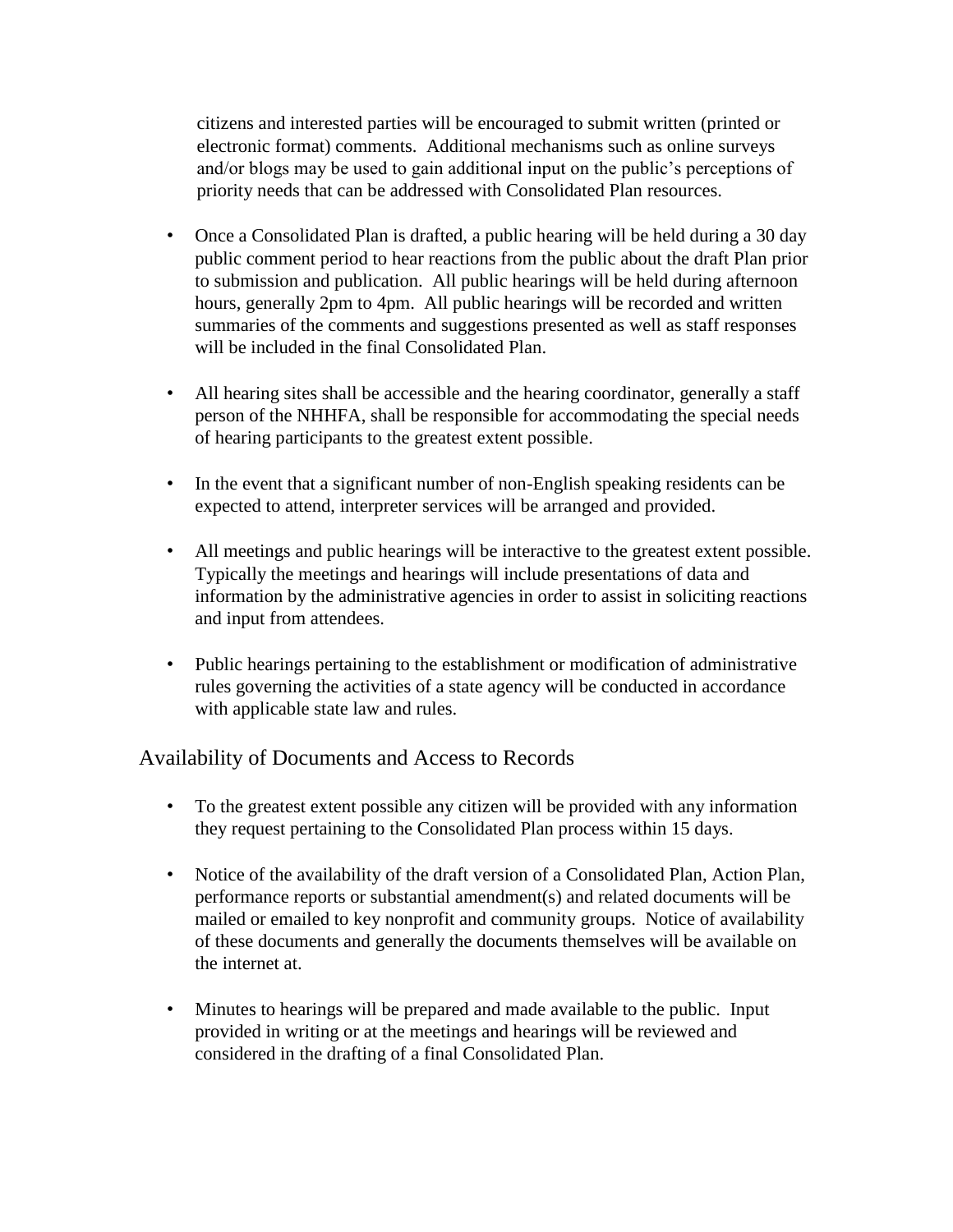• Citizens, public agencies, and other interested parties will be provided reasonable and timely access to information and records pertaining to the State's Consolidated Plan.

# Housing and Community Development Planning Council

- The Housing and Community Development Planning Council (see Appendix A) was established by Executive Order 97-3.
- The Council is charged with the preparation of the State's Consolidated Plan which governs various federal programs administered by the U.S. Department of Housing and Urban Development (HUD) such as the Community Development Block Grant, HOME Investment Partnerships, and Emergency Solutions Grant programs. These are important tools by which the state and local governments act to address the housing and community development needs of low income individuals and families.
- The Executive Director of the New Hampshire Housing Finance Authority is the chairperson of the Housing and Community Development Planning Council and provides staff support for the Council to coordinate and facilitate various aspects of the development of the Plan and related performance reports.
- The Council's Steering Committee is made up of representatives of New Hampshire Housing Finance Authority, The Community Development Finance Authority, the Bureau of Housing Supports, and the Office of the Governor
- Council membership includes representatives from state agencies representing the housing needs of specific populations (including children, elderly persons, disabled persons, and persons with HIV/AIDS), and economic and community development related issues; local housing authorities; community development agencies; nonprofit housing, economic and community development organizations; local governments; regional planning agencies; nonprofit and forprofit lenders to housing, economic and community development projects; homeless and social service providers for specific populations.
- Any member of the public can gain access to the Consolidated Planning process through members of the Housing and Community Development Planning Council or the staffs of the organizations that they represent. A current list of HCDPC members is always available by contacting any of the three administering agencies.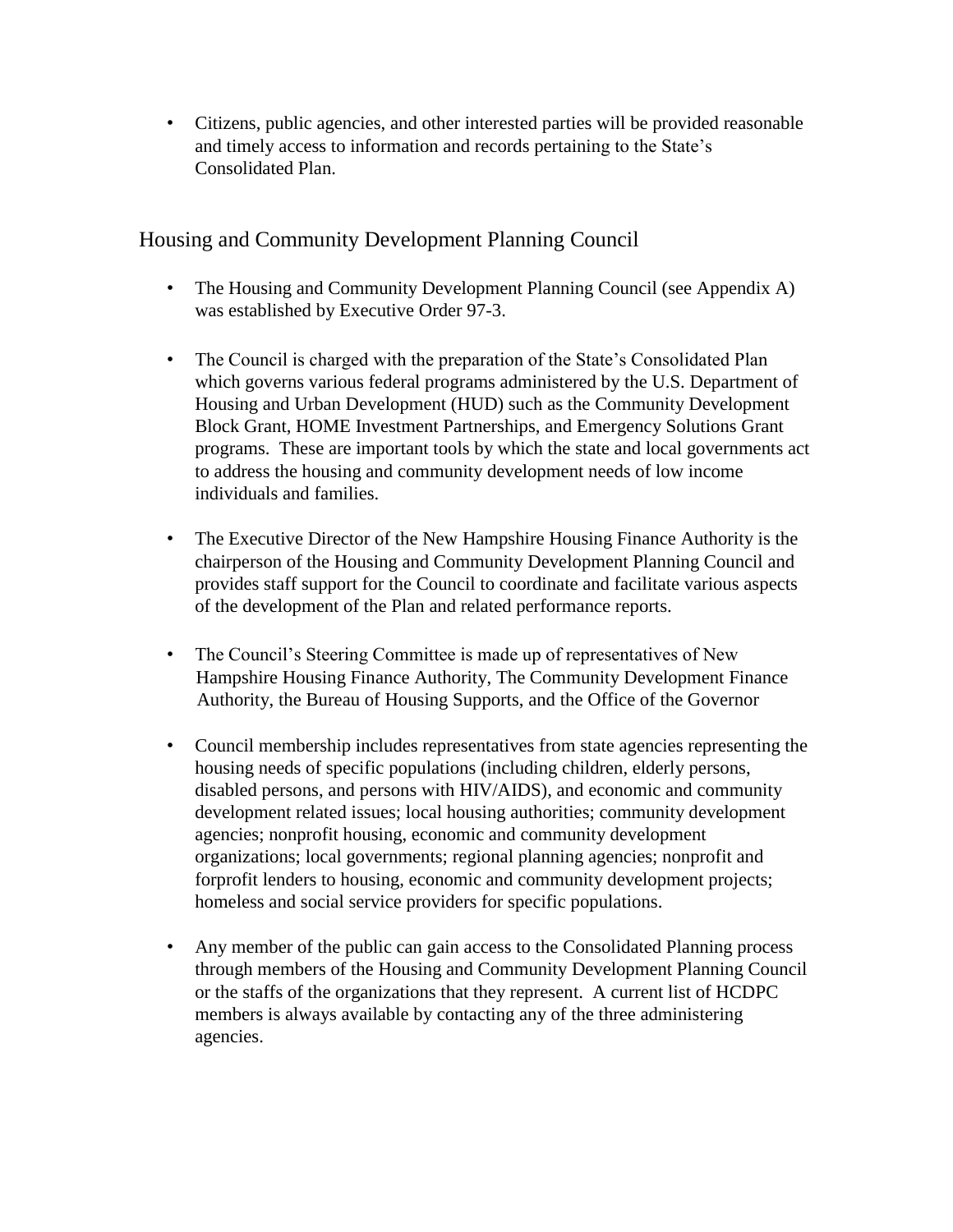## Citizen Participation Opportunities

- Development of the Citizen Participation Plan
	- o Every year the HCDPC will evaluate its Citizen Participation Plan and submit any changes to it with the annual Action Plan.
	- o The Citizen Participation Plan is available continuously for general comment.
	- o This Citizen Participation Plan will be published as part of the final Consolidated Plan.
- Needs Assessment
	- o During the development of the Consolidated Plan meetings will be attended by administering agency staff at locations throughout the state in order to solicit input on state needs.
	- o Input on housing, homeless, and community development needs will also be solicited online in the form of an invitation to comment via letter or email, and through use of online survey instruments.
	- o Each year public hearings will be held to receive comments on the draft Action Plan.
	- o A series of meetings are held annually by the Housing and Community Development Planning Council to discuss and reassess state needs.
	- o Administering agency staff are available and welcome opportunities to speak to community and regional groups on the Consolidated Plan.
- Draft of Consolidated Plan or Action Plan
	- o An estimate of the funds expected to be received in the upcoming year will be published in the Action Plan section of the Draft Consolidated Plan.
	- o A description of the types of activities that can be funded will also be published.
	- o At least 30 days before the final Plan is submitted for approval to the Governor's Office, citizens will be notified that a Draft of the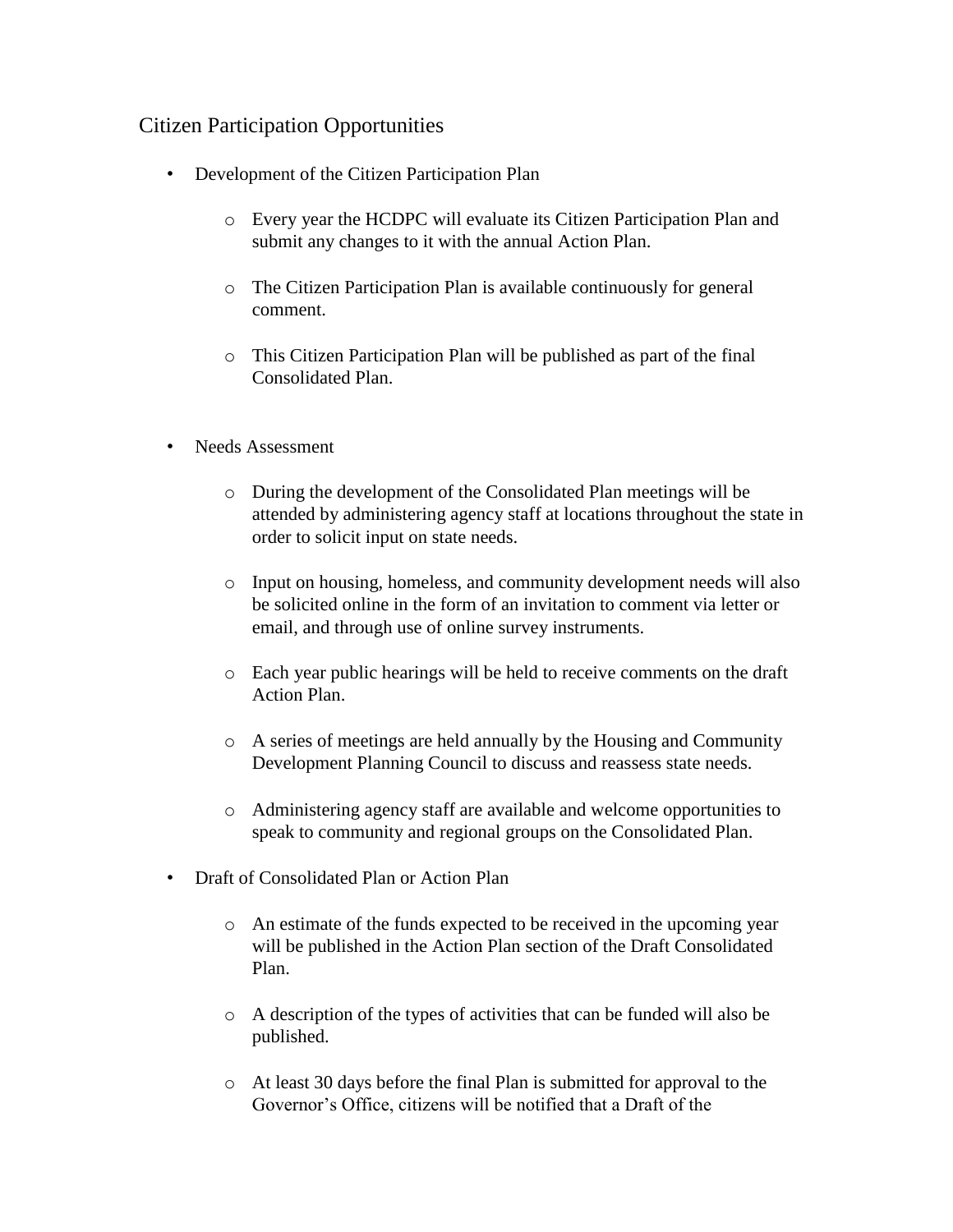Consolidated Plan or Action Plan is available for download at <http://www.nhhfa.org/consolidated-plan> Printed copies will be available by request to those without internet access. This will give citizens a reasonable amount of time to review and comment on the Draft Plan.

- o The Draft Plan will contain all sections required by HUD, including the Priorities Table, and an account of all proposed uses of the expected funds. The Draft Plan will be provided to the public for free. A copy of the Consolidated Plan, or parts thereof, including this Citizen Participation Plan shall be available for download at <http://www.nhhfa.org/consolidated-plan> and provided in print to individuals lacking internet access upon request of the Office of Planning, Policy, and Communications of the New Hampshire Housing Finance Authority. The Performance Report (CAPER, below) will be available on the same terms. Copies of the final Consolidated Plan shall generally not be published and made available until the U.S. Department of Housing and Urban Development has issued an approval. Until that time, the Draft Consolidated Plan for Public Comment will be made available.
- o Copies of the Consolidated Plan will be available for public review at the NHHFA offices in Bedford, at the State Library, and at other convenient locations throughout the state.
- o Information about the availability and federal approval of the final Consolidated Plan and Performance Report shall be made available to all interested parties.
- o Written suggestions are encouraged from citizens. All written suggestions are to be sent to the addresses below.
- o Any comments or views expressed by citizens or units of general government pertaining to the draft Consolidated Plan shall be considered in the writing of the final Consolidated Plan. A summary of comments and views expressed by citizens and units of local government and resulting actions taken shall be included in the Final Plan.
- The Final Consolidated Plan or Action Plan
	- o Copies of the Final Plan and its summary will be available to citizens free of charge.
- Amendments to the Consolidated Plan or Action Plan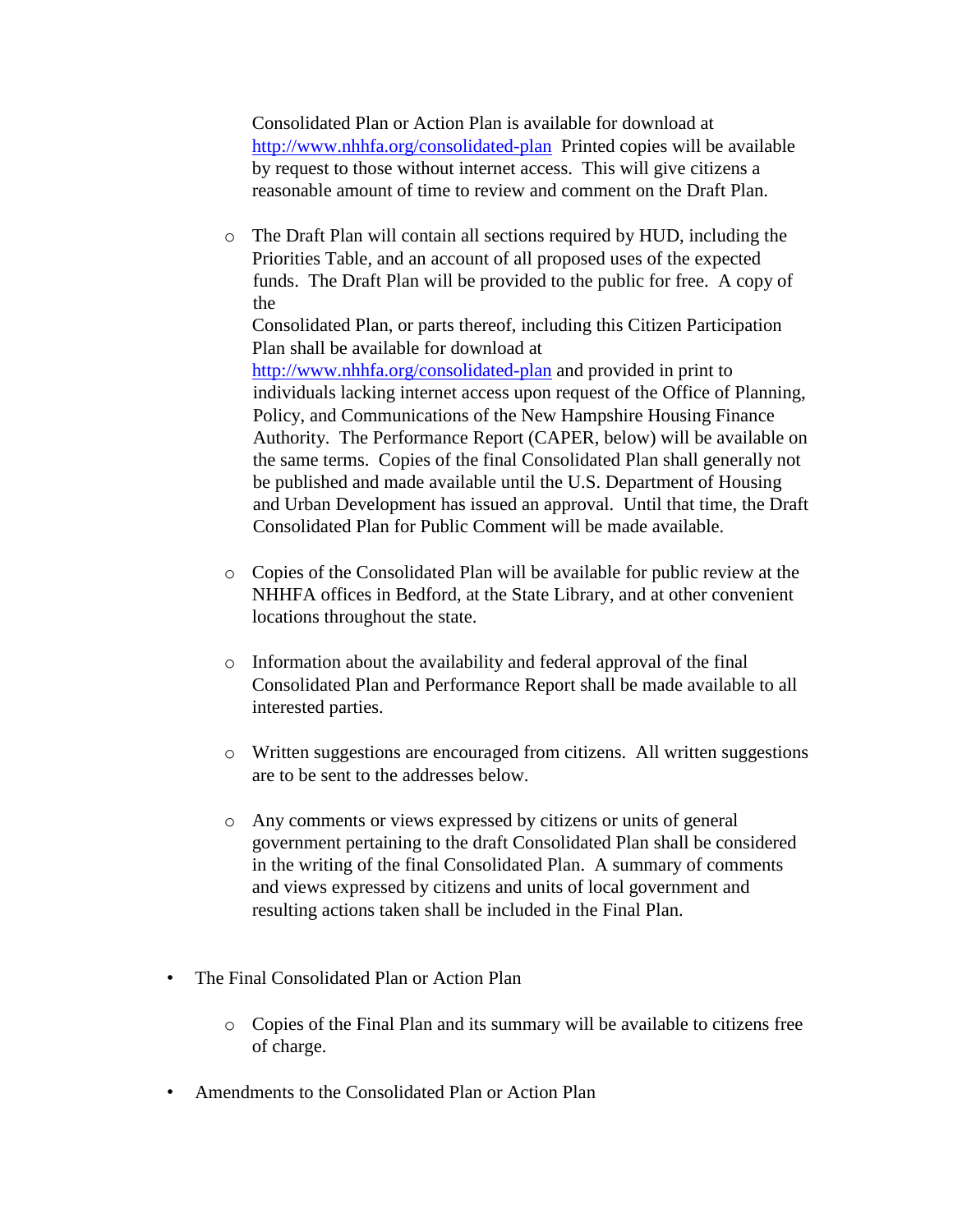- o Any of the following changes shall result in an amendment to the consolidated plan: 1) a change in the allocation priorities; 2) a change in the method of distribution of funds; 3) a change in activities to be carried out using funds from any program covered by the consolidated plan not previously described in the action plan or 4) a change in the purpose, scope, location, or beneficiaries of an activity.
- o As determined necessary and approved by all three organizations (CDFA, BHS, NHHFA) minor changes can be made to the plan and submitted to the U.S. Department of Housing and Urban Development without public review and comment. Minor changes are defined as those changes which do not alter planned funding use under each federal resource by more than 20%, that do not add or delete exclusive targeting to one or more high priority groups, that do not change distribution methods, or that do not otherwise significantly alter the priority need groups identified or funding distributions. Any other changes shall be considered major and made only with consultation by the public. Notification of major changes shall be made by email to housing and community development interests, and an advertisement or legal notice in a statewide publication. Notifications will be made no later than the first day of a 30 day public comment period. The public shall be invited to provide comments (written or oral) to a lead agency representative. A summary of all comments together with a summary of actions taken in response shall be incorporated in the amended version of the plan.
- Consolidated Annual Performance and Evaluation Report (CAPER)
	- o The CAPER must be submitted to HUD not later than 90 days after the end of the program year (December 31<sup>st</sup>).
	- o Draft copies of the CAPER will be available at <http://www.nhhfa.org/consolidated-plan> and in print as stated above no less than 15 days prior to submission to HUD.
	- o A public hearing will be held to discuss the CAPER with the public and receive input.
- Citizen Participation Requirements for Local Governments
	- o Per RSA 162 L:14, prior to filing an application for Community Development Block Grant funding, a municipality is required to hold at least one public hearing to obtain the views of citizens on community development, to furnish the citizens with information concerning the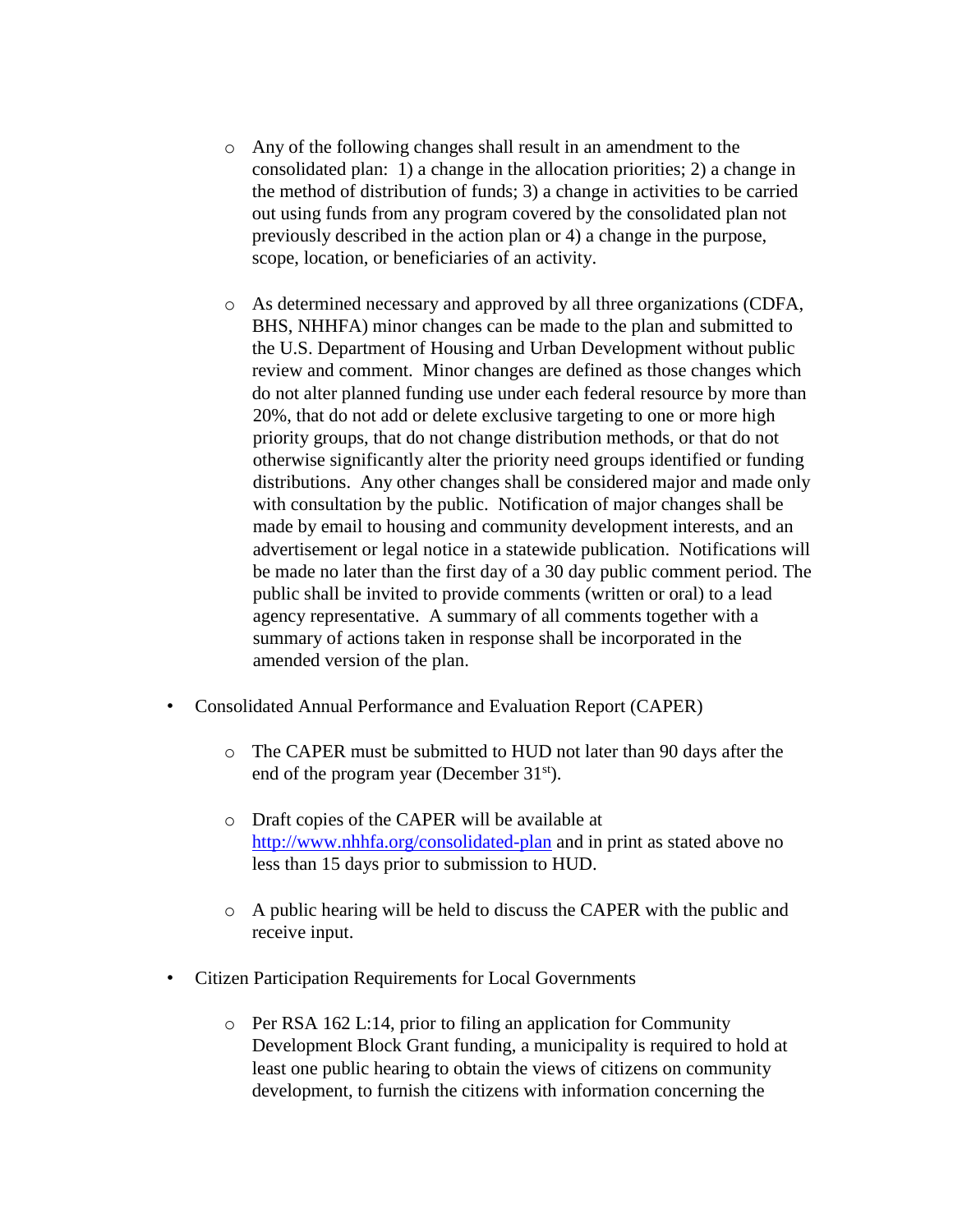amount of funds available and the range of community development activities that may be undertaken under this subdivision and to give affected citizens an opportunity to examine a proposed statement to the projected use of such funds to be applied for. A notice of the hearing shall specify the grounds for the hearing as well as the date, time, and place. This notice of the hearing shall be published in a newspaper of general circulation in the municipality, and a legal notice shall also be posted in at least 3 public places within such municipality at least 10 days prior to the hearing. The 10 days shall not include the day of publication or the day of posting, whichever is later, nor the day of the hearing, but shall include any Saturdays, Sundays, and legal holidays within the period. This hearing shall be held before the municipality's governing body takes any final action regarding the filing of the application.

- Availability of Technical Assistance
	- o Technical assistance on how to gain access to the funds covered by the Consolidated Plan will be available upon request to organizations and individuals serving low and moderate-income people through any of the three administrative agencies (New Hampshire Housing Finance Authority, the Community Development Finance Authority, and the Bureau of Housing Supports). Such assistance shall be in the form of program summaries and detailed application information packets, training sessions, and/or assistance through the application process tailored to the individual needs of the applicant. Each agency agrees to make program and project records available to the public in accordance with federal and state laws.
	- o The Community Development Finance Authority and the Bureau of Housing Supports offer periodic workshops for applicants. New Hampshire Housing Finance Authority provides technical assistance to applicants as needed or requested.
	- o All application packages include the application rating factors and criteria used to evaluate proposals.

### Responses to Written Complaints and Concerns

• All written complaints, concerns and suggestions should be sent to any of the following: